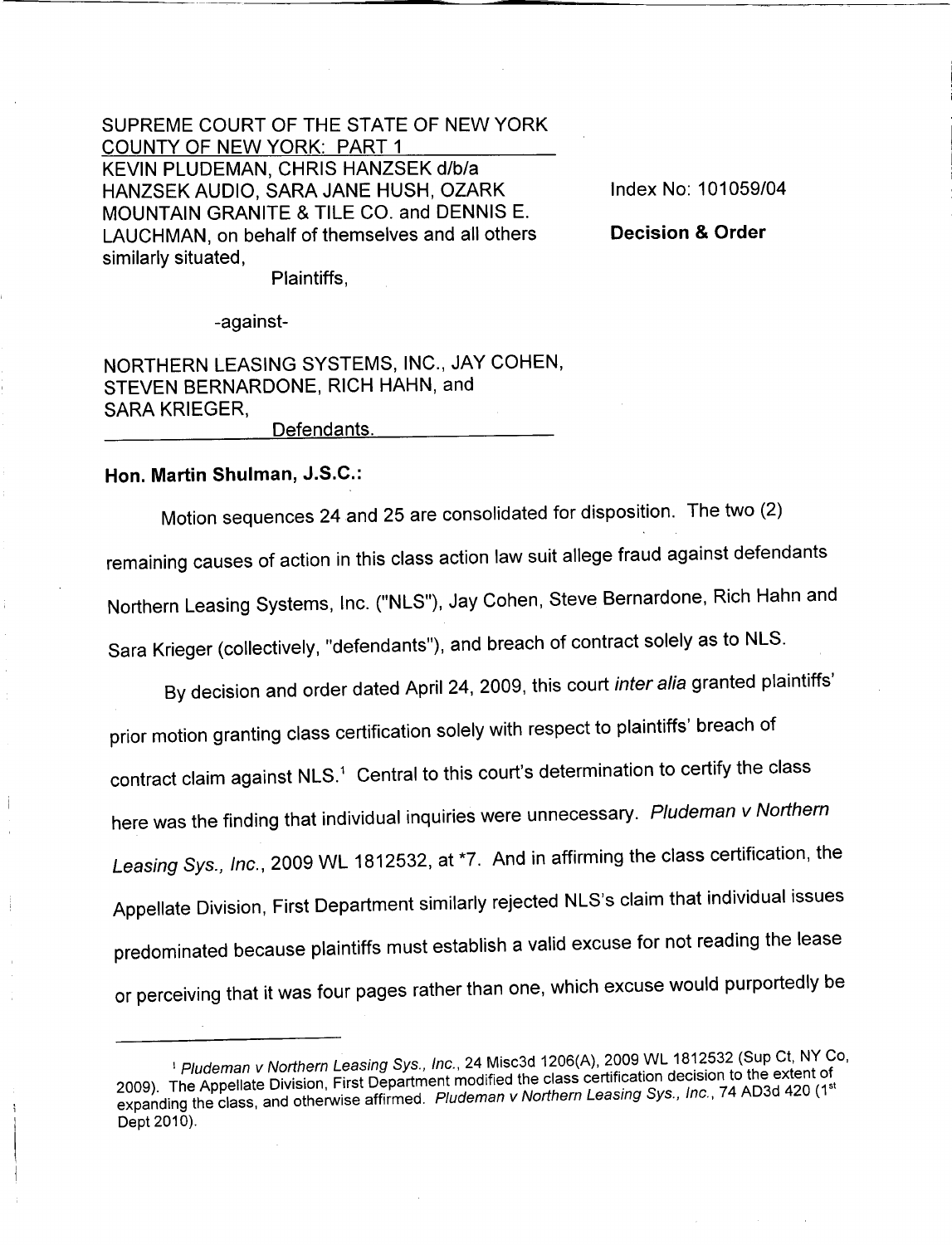unique to each class member. *Pludeman v Northern Leasing Sys., Inc.,* 74 AD 3d at 424.

Thereafter, this court granted the class plaintiffs partial summary judgment as to liability on the breach of contract claim (the "SJ decision").<sup>2</sup> By decision dated September 15, 2011, the Appellate Division, First Department reversed the SJ decision  $("SJ AD decision").$ <sup>3</sup>

In motion sequence 24, defendants move to decertify the class based upon the SJ AD decision. Plaintiffs oppose the motion and simultaneously cross-move for summary judgment, for the second time, on their breach of contract cause of action; albeit on different grounds. In motion sequence 25, defendants move by order to show cause ("OSC") for an order denying plaintiffs' cross-motion on the grounds that plaintiffs present no new evidence or other sufficient cause to justify a second summary judgment motion.<sup>4</sup>

In the SJ decision, this court construed plaintiffs' form leases to be one-page contracts as a matter of law and granted plaintiffs partial summary judgment on the issue of liability as to the breach of contract cause of action based upon NLS's unauthorized collection of loss damage waiver ("LDW") charges.<sup>5</sup> In reversing, the SJ

<sup>2</sup> *Pludeman* v *Northern Leasing* Sys., *Inc.,* 27 Misc3d 1203(A), 910 NYS2d 408 (Sup Ct, NY Co, 2010).

<sup>3</sup> Pludeman v Northern Leasing Sys., Inc., 87 AD3d 881 (1<sup>st</sup> Dept 2011).

<sup>4</sup> In essence, defendants seek to strike the cross-motion as improper in order to avoid opposing it on the merits.

<sup>5</sup> The form leases in question contain an LDW provision requiring lessees to insure leased equipment against all risk of loss or damage and provide NLS with proof of insurance. Absent such proof, lessees were deemed to have participated in the LDW program for a fee that NLS could change from time to time.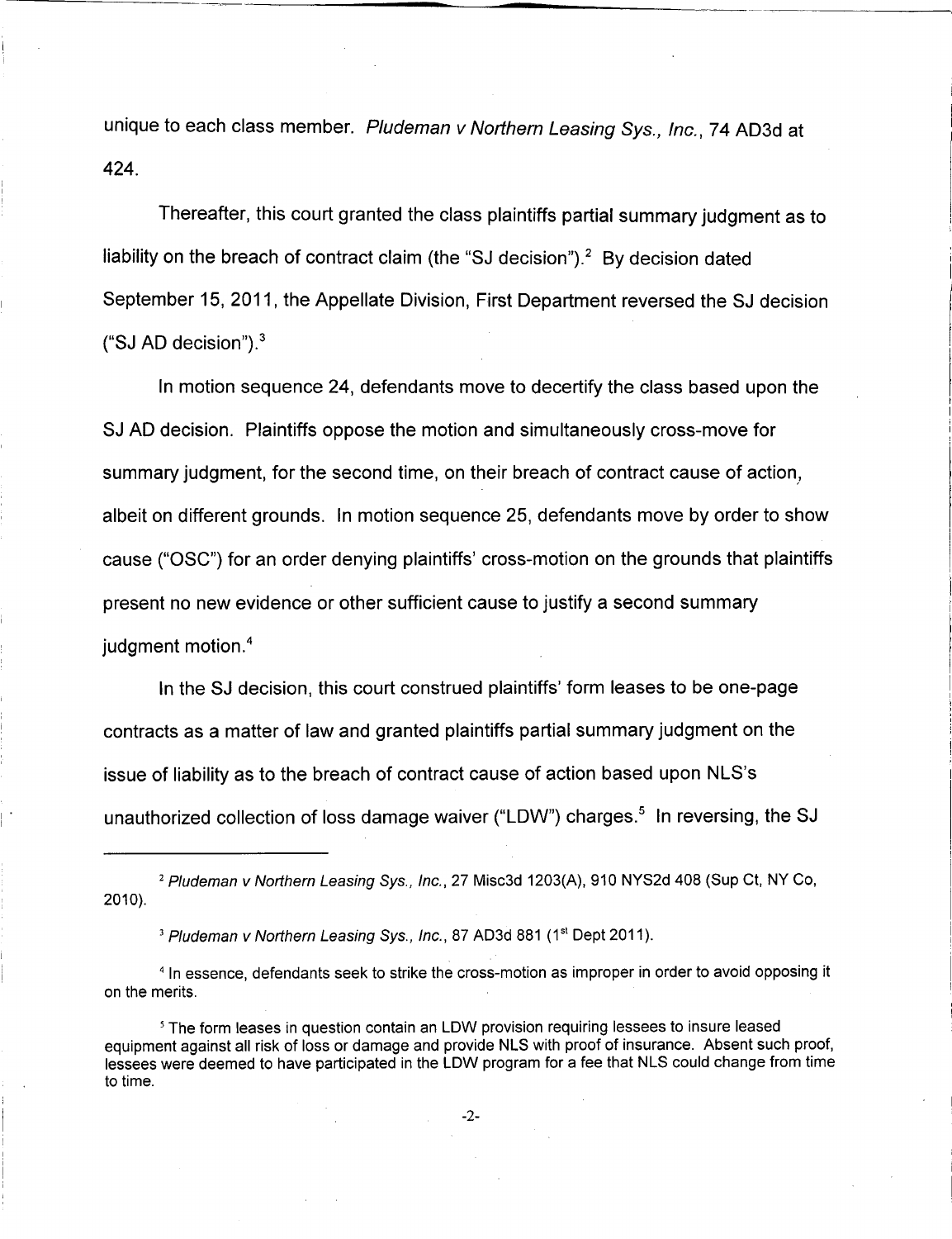AD decision found that questions of fact preclude summary judgment on plaintiffs'

breach of contract claims because:

a factfinder must determine (1) whether plaintiffs received only the first page of the form lease or all four pages, and (2) whether, if plaintiffs received all four pages, they could reasonably have believed that all terms were contained on page 1. The latter question cannot be answered as a matter of law in plaintiffs' favor, given that page 1 of the form lease ... states that it is 'Page 1 of 4' and contains a reference, above the lessee's signature, to paragraph 11, which appears on page 3 of the form. Moreover, the record contains evidence that the form lease each plaintiff signed was printed on one sheet of paper, 11 inches wide by 17 inches long, folded in half to create a four-page booklet ...

*Pludeman v Northern Leasing Sys., Inc.,* 87 AD 3d at 882.

## **DEFENDANTS' MOTION TO DECERTIFY THE CLASS**

Based upon the foregoing finding, defendants argue that:

- at least two of CPLR §901(a)'s prerequisites for class certification,<sup>6</sup> viz., commonality and typicality (CPLR S901[a][2] and [3]), are now lacking and the class should be decertified because: "(1) liability in this case does not turn on anyone common issue; and (2) individual issues - e.g. the circumstances surrounding the execution of each lease - will have to be addressed with respect to each of the hundreds of thousands of class members": $7$
- issues as to what pages each class member received and what each reasonably believed necessarily require inquiry into each lessee's interactions with independent vendors and thus cannot be determined on a class-wide basis; and
- deposition testimony and documentary evidence allegedly contradict the named plaintiffs' claims that they did not understand that their leases included the LDW charge found on page 3 thereof. Defendants thus argue that decertification is warranted because their defenses to the

<sup>&</sup>lt;sup>6</sup> CPLR §901(a)'s prerequisites for class certification are: (1) the class must be so numerous that joinder of all members is impracticable; (2) common questions of law or fact must predominate; (3) the claims of the representative plaintiff must be typical of all members of the class; (4) the representative party must fairly and adequately protect the interests of the class; and (5) a class action must be the most fair and efficient means of resolving the controversy.

<sup>7</sup> Defendants' Memorandum of Law in Support at p. 13.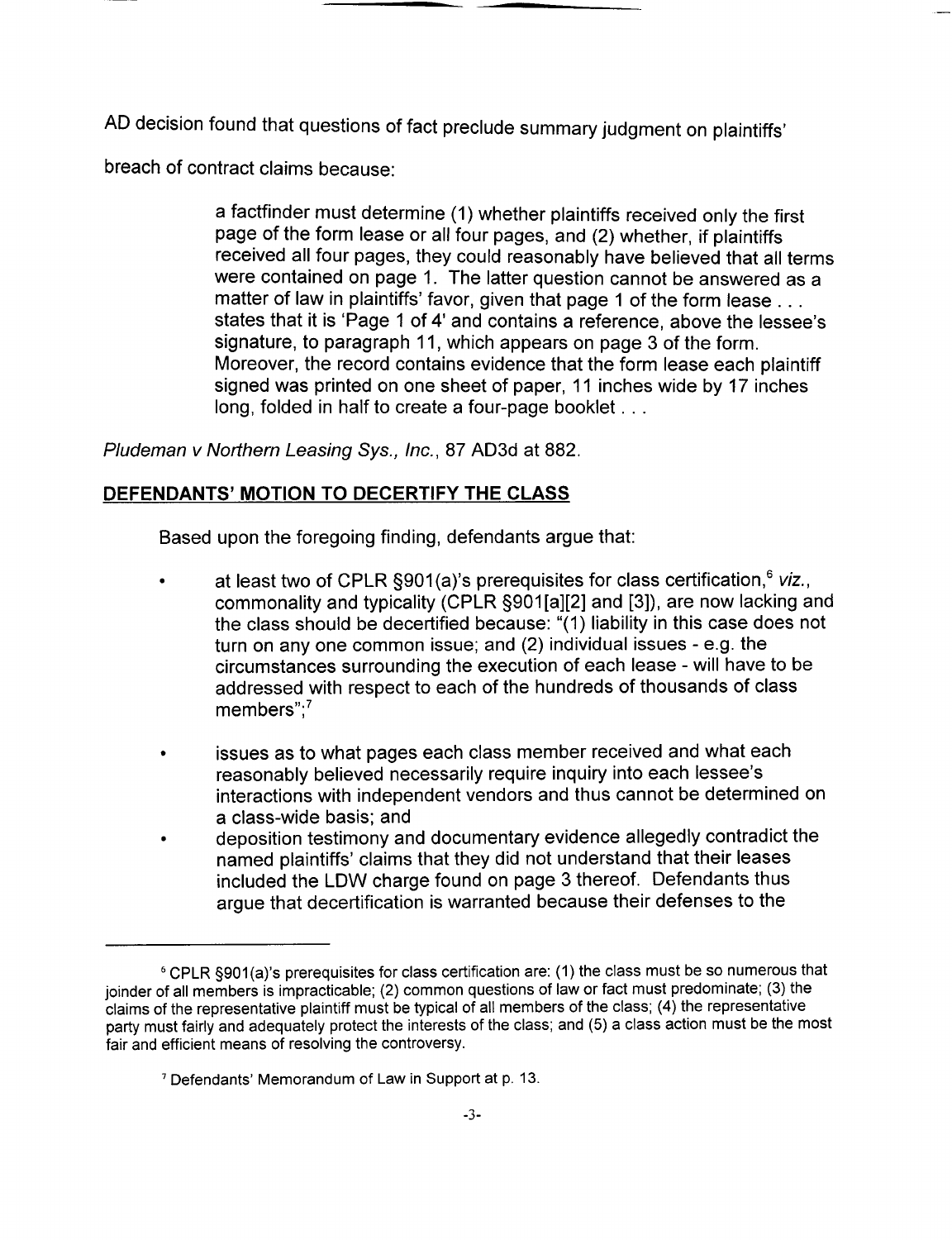named plaintiffs' claims are not typical of the defenses applicable to the class. $8$  See CPLR  $\S 901(a)(3)$ .

In opposition, plaintiffs argue that:

•

the motion to decertify the class is moot for the reasons set forth in support of their cross-motion for summary judgment (discussed *infra);* specifically, "[e]ven if the Lease is considered to be a four page document, the LDW charges were unauthorized, and class consideration is proper":<sup>9</sup>

• individual issues do not predominate and plaintiffs' interactions with nonparty vendors at the time they signed their leases are irrelevant because the issue to be determined is "what a reasonable person in the position of the parties would have thought [was] meant (citations omitted and emphasis in original)":<sup>10</sup>

• defendants misinterpret the SJ AD decision as holding that the form leases cannot be construed as one page contracts as a matter of law; by contrast, plaintiffs contend that the SJ AD decision merely held that this issue "had to be resolved as a matter of fact; it could not be resolved as a matter of law" and thus, individualized inquiries still remain irrelevant:<sup>11</sup>

- certification is proper because this litigation involves the interpretation of an essentially uniform contractual provision; and
- the form leases' merger clause bars extrinsic evidence regarding plaintiffs' interactions with independent non~party vendors.

In reply, defendants argue, in relevant part, that:

issues of fact exist as to what constitutes each plaintiff's lease (i.e., whether it is one page or four pages) and the only way for a factfinder to

<sup>9</sup> Plaintiffs' Memorandum of Law in Support of Cross-Motion and in Opposition to Motion for Decertification, at p. 22.

<sup>10</sup> *Id.* at p. 23.

<sup>11</sup> *Id.* at p. 3.

<sup>&</sup>lt;sup>8</sup> For example, NLS argues that certain named plaintiffs authorized the LDW charges. Specifically, plaintiff Lauchman signed a Delivery & Acceptance Certificate confirming his obligation to pay taxes and insurance in addition to the basic monthly lease payments and plaintiff Hush was orally advised of the LDW charge before NLS accepted her lease.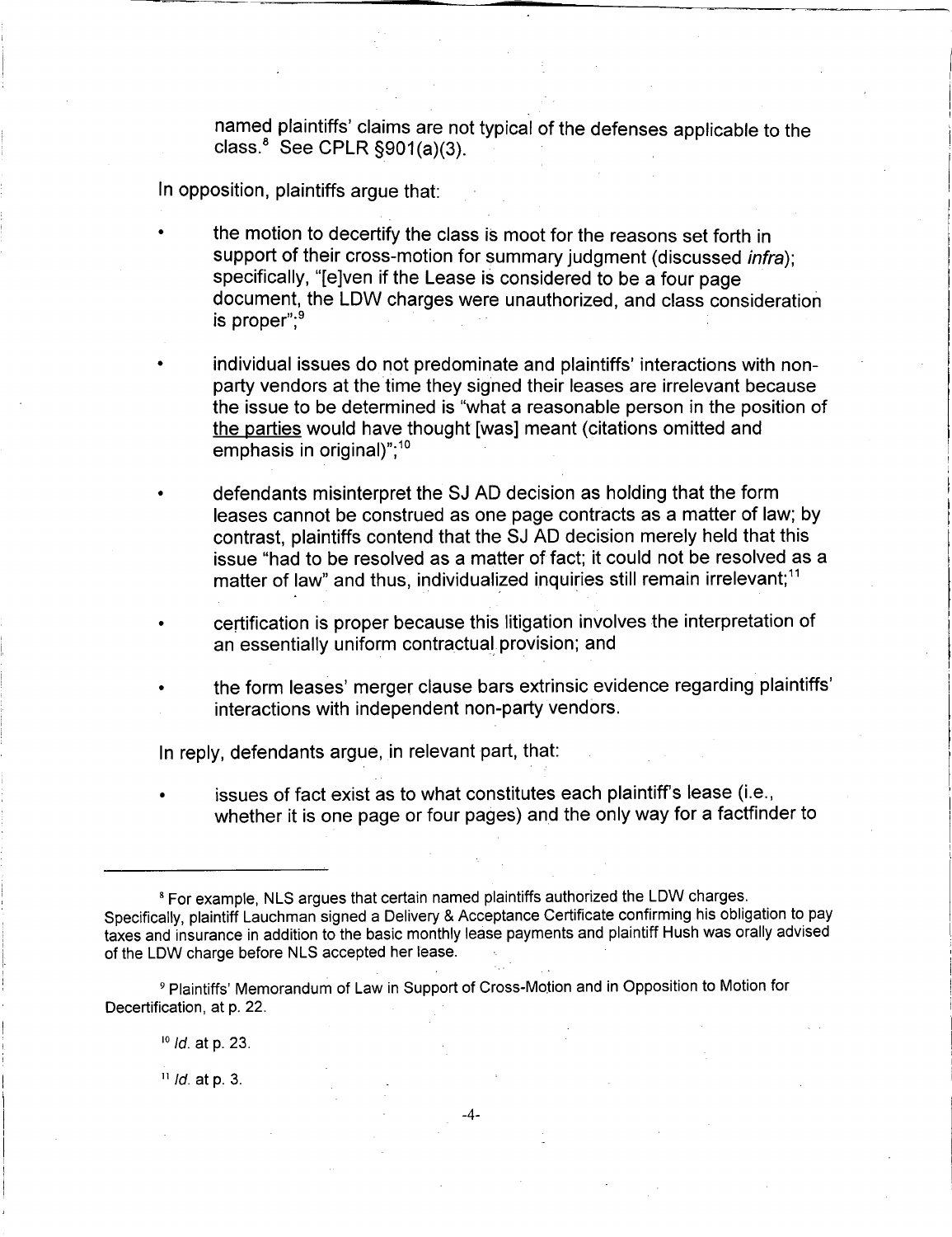determine if each plaintiff received all lease pages is to examine the facts surrounding each lease signing;

- the Appellate Division rejected plaintiffs' merger clause argument and the SJ AD decision's holding necessarily requires examination of evidence other than the leases themselves; and
- plaintiffs improperly attempt to frame the court's inquiry as being a reasonable person standard, yet this approach presupposes that there is agreement as to what terms are part of each plaintiff's lease.

## **Discussion**

•

•

Highlighting this court's threshold determination that as to plaintiffs' breach of contract claim,<sup>12</sup> there was at least one issue common/typical to the class that predominates over any individualized issues, the First Department reasoned that liability in this case "could turn on a single issue", to wit, "whether it is possible to construe the first page of the lease as a complete contract because of the merger clause, signature lines, and the space for the detailing of fees." *Id.* (emphasis added). In affirming certification of the class, the Appellate Division went on to state that individualized proof is not needed because resolution of the foregoing issue "is capable of being determined solely upon examination of the first page of the lease." *Id.*

Taking its cue from the Appellate Division which framed the predominant issue common to and/or typical of the class, this court's SJ decision rejected any need for extrinsic evidence after examining the first page of the lease and concluded that the form leases in question were comprised of only the first page. However, the SJ AD decision rejected this finding.

<sup>&</sup>lt;sup>12</sup> Parenthetically, the Appellate Division had resuscitated plaintiffs' breach of contract claims previously dismissed because a prior Supreme Court Justice viewed same as factually/legally insufficient as pleaded. See *P/udeman v Northern Leasing* Sys., *Inc.,* 40 AD 3d 366, 368 (1st Dept 2007), *aff'd 10* NY3d 485 (2008).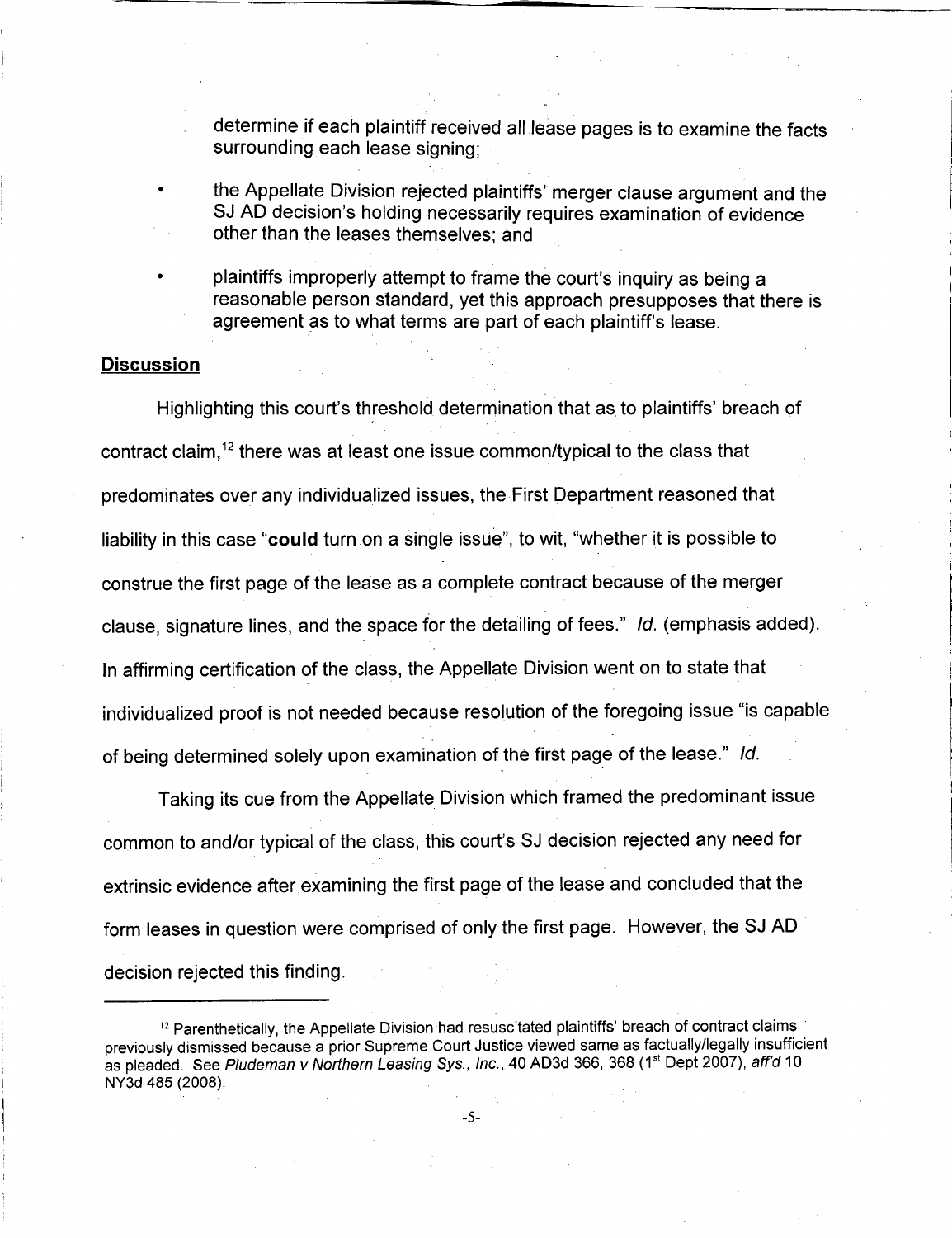In holding that a factfinder must now determine how many lease pages each plaintiff received and whether those plaintiffs who received all four pages reasonably could have believed that all its terms were contained on the first page, the First Department has jettisoned the predominant issue and expanded the scope of the factfinder's inquiry to now require individualized proof in determining plaintiffs' breach of contract cause of action. The result of the SJ AD decision is that determining liability on this cause of action is no longer merely a matter of contractual interpretation.

It will now be necessary to determine what each plaintiff's lease is comprised of and whether it was reasonable for any plaintiff to believe the document consisted of only one page. Again, this necessarily entails individual inquiries into the circumstances of each plaintiff's lease execution. Clearly, this fact specific inquiry cannot be determined from a review of the lease's language. And as a result of the SJ AD decision, individual issues now predominate over common questions of fact or law. As such, the motion to decertify the class must be granted (CPLR §901 [a][1] and [2]).

## **PLAINTIFFS' CROSS-MOTION FOR SUMMARY JUDGMENT**

Plaintiffs cross-move for summary judgment on their breach of contract cause of action on the following grounds which allegedly came to light for the first time during discovery: 1) the coverage NLS's purported LDW program offered was illusory; 2) defendants never revealed the terms of the LDW program to lessees or guarantors and as such they were unable to make claims for coverage they did not know existed; 3) defendants charged a uniform \$4.95 per month without regard to the equipment leased or the age of the lease; 4) only lease guarantors could make claims; 5) guarantors had to pay a \$200 fee to make a claim; 6) defendants have very few documents regarding

-6-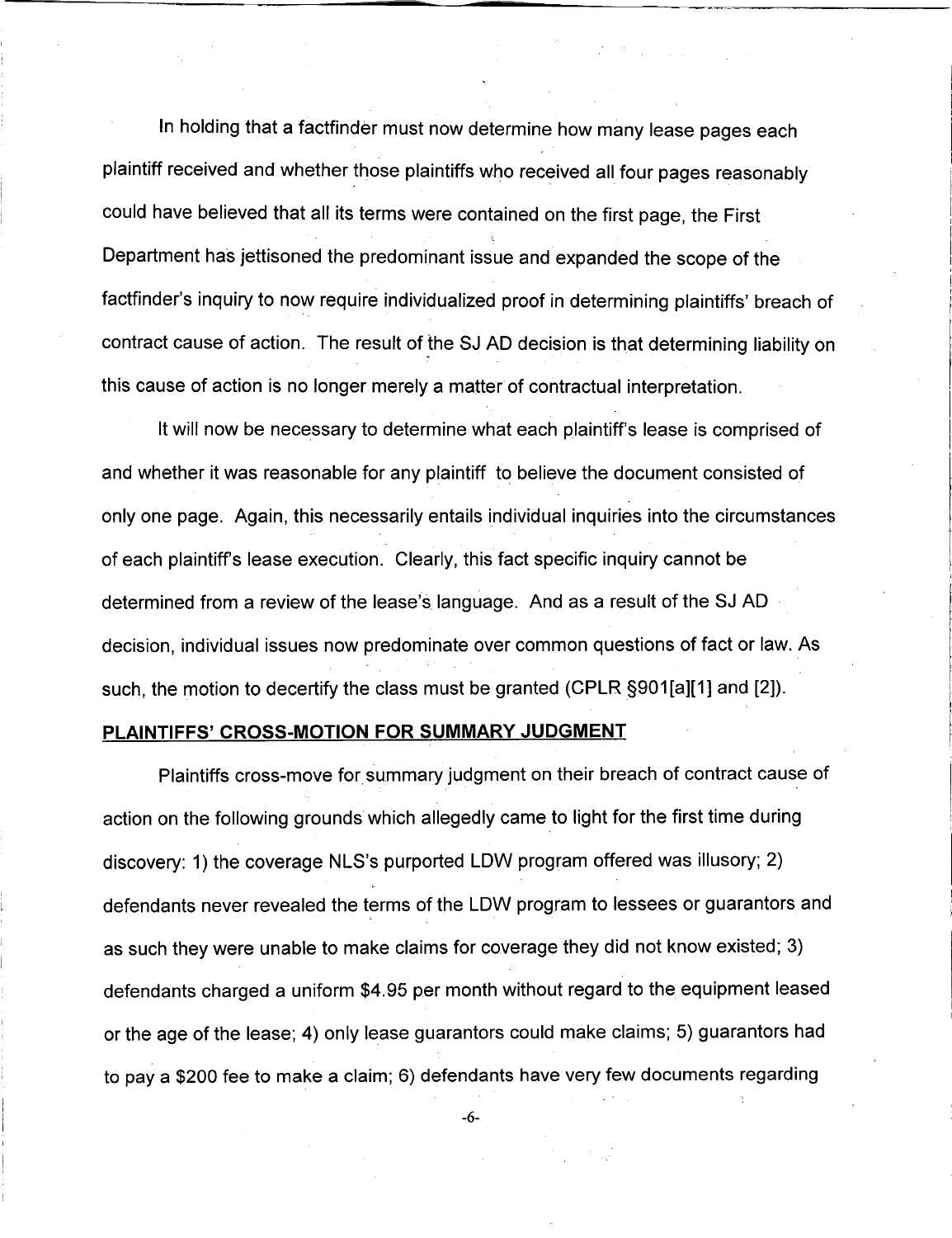the LOW program; 7) the only basis for the \$4.95 monthly charge is defendants' unsubstantiated "belief' as to what competitors charge; 8) the LOW lease provision requires NLS to request that lessees submit evidence of insurance coverage prior to imposing the LOW fee, which NLS never did; and 9) failure to disclose the LOW fee breached the implied covenant of good faith and fair dealing. As a result of the foregoing, plaintiffs contend that the LOW charges were unconscionable and/or unreasonable as a matter of law in that the program was "nothing more than a ruse to collect money" which "provided no benefit whatsoever to lessees."13 In addition to moving for summary judgment, plaintiffs further claim that these allegations present a common issue for the class which render defendants' decertification motion moot.

Defendants' OSC argues that the cross-motion for summary judgment is an improper second summary judgment motion based on facts and legal theories that were available at the time of plaintiffs' first motion. See *National Enters. Corp. v Dechert Price* & *Rhoads,* 246 AD2d 481, 482 (1st Dept 1998)(multiple summary judgment motions are impermissible in the absence of newly discovered evidence or other sufficient cause). Specifically, defendants note that plaintiffs' claim of unconscionability was asserted in the First Amended Complaint (the "complaint") filed in 2004 and conclude that plaintiffs made a strategic decision not to raise these arguments at the time they first moved for summary judgment on the breach of contract cause of action. Defendants urge this court to deny the cross-motion outright without reaching its merits.

-7-

<sup>&</sup>lt;sup>13</sup> Plaintiffs' Memorandum of Law in Support of Cross-Motion and in Opposition to Motion for Decertification, at p. 2.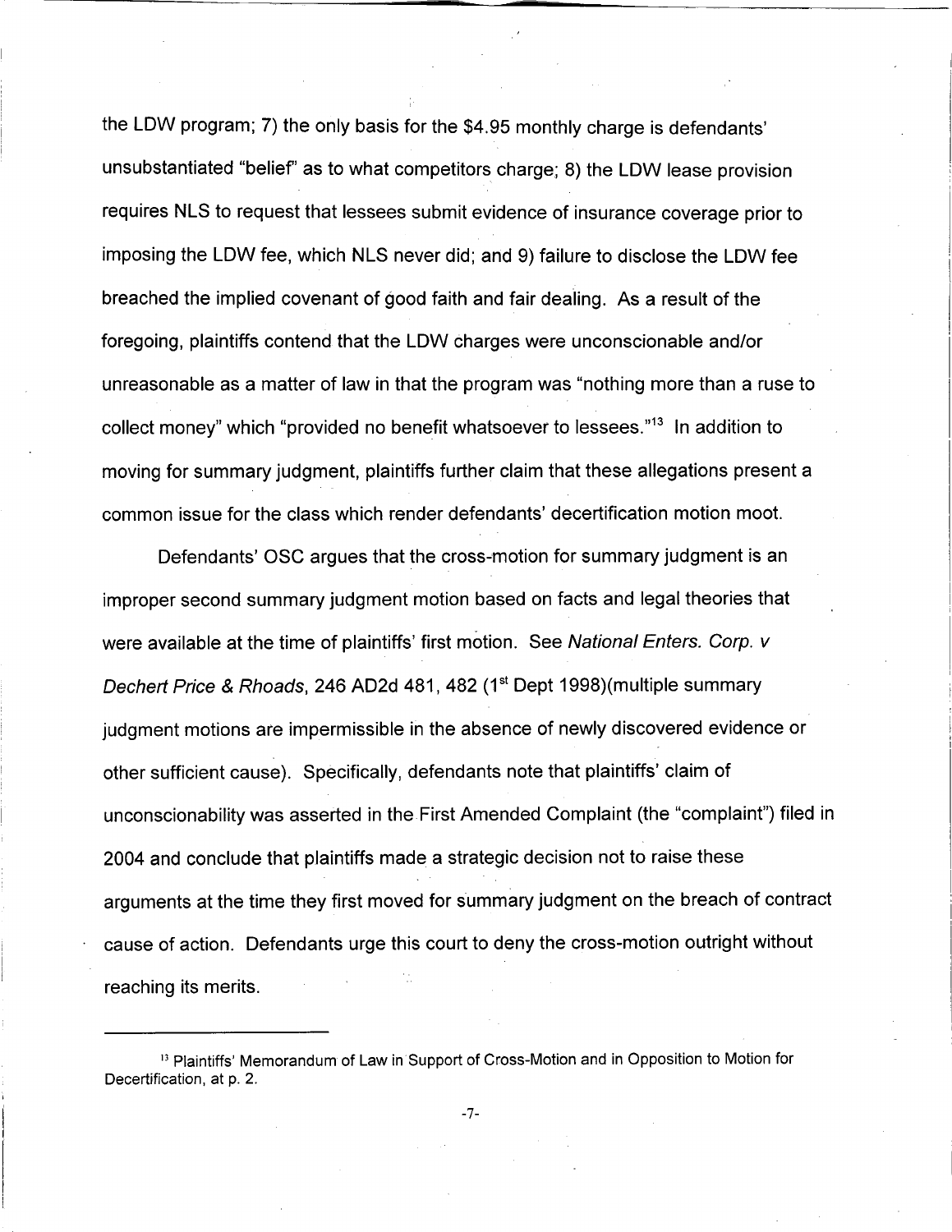Plaintiffs dispute that the facts and theories relied upon in their second summary judgment [cross] motion were available at the time of their first motion. Rather, plaintiffs contend that their cross-motion is proper since it is based upon evidence uncovered during discovery and subsequent to their summary judgment motion filed in May 2009 and this court's March 25, 2010 SJ decision. Specifically, plaintiffs rely upon defendants' responses to plaintiffs' interrogatories and document demands dated June 4, 2010 and documents defendants produced on May 5, 2010 which are Bates stamped as 0000008-0000015 and 0000076-0000081. Cross-motion at Exhs. 1-3.

Plaintiffs further argue that sufficient cause exists to consider their cross-motion because: 1) the supporting facts cannot be disputed as they are based upon defendants' own discovery responses, thus defendants' liability "can be disposed of summarily without the expenditure of the court's and the parties' time and resources at trial ... <sup>n</sup> (citing *Elie v City of New York,* 33 Misc3d 958, 935 NYS2d 252 (Sup Ct, Queens Co, 2011); 2) the SJ AD decision was an intervening change in the law;<sup>14</sup> and 3) this court has broad powers under CPLR 907 to control the course of proceedings and protect the class' interests by preventing undue repetition and streamlining the case.

## **Discussion**

Defendants' OSC is based upon their claim that plaintiffs could have raised the foregoing arguments at the time they brought their prior summary judgment motion.

<sup>&</sup>lt;sup>14</sup> Plaintiffs' opposition to the OSC does not explain the basis of this argument. It appears that plaintiffs rely upon dicta in the First Department's SJAD decision stating "if the LDW fee provision is found to be part of the agreement, NLS is entitled to set the fee, provided the fee is reasonable."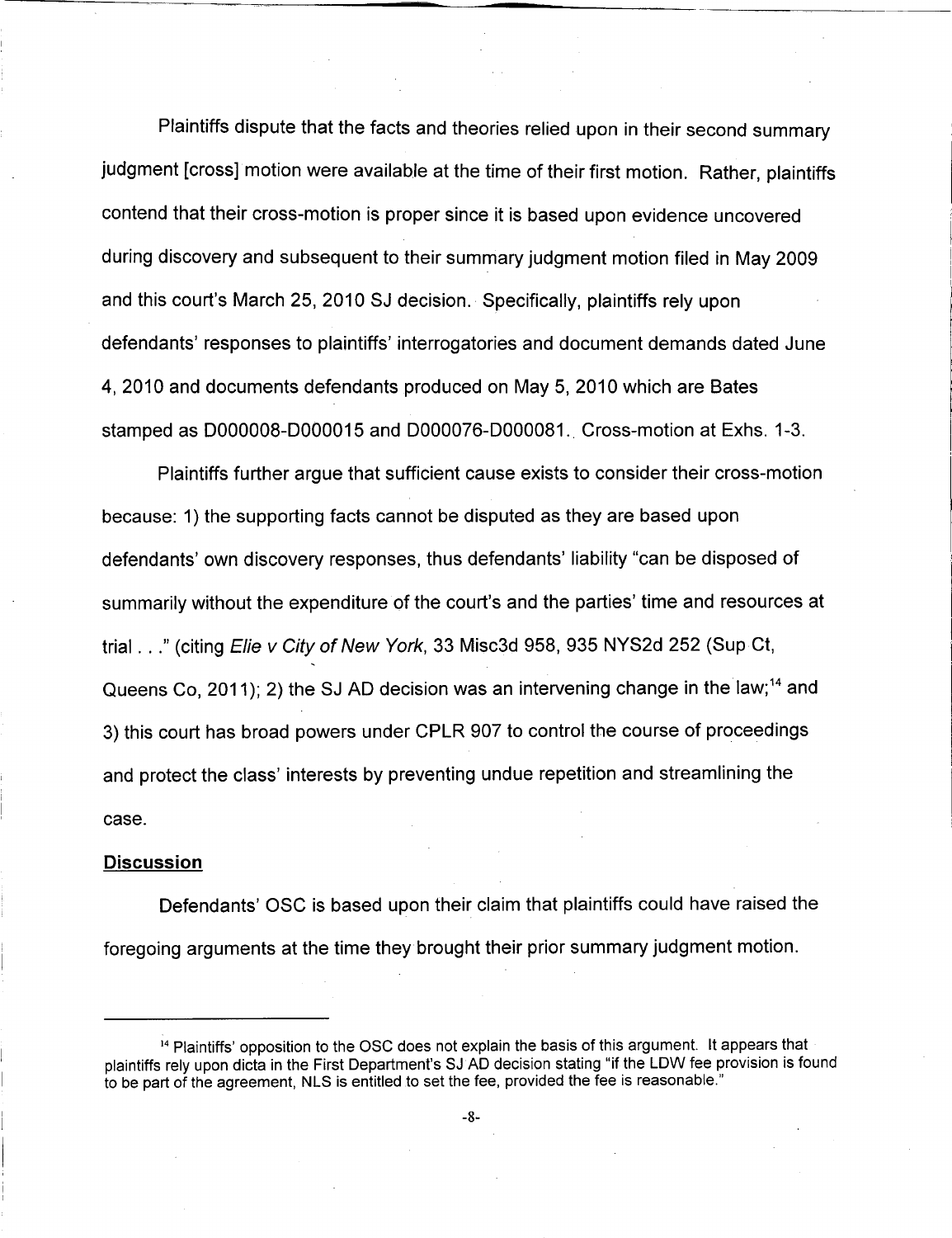Although defendants cite paragraph 156 of the complaint for its allegation that defendants' conduct was unconscionable, that claim is made in connection with plaintiffs' fraud cause of action rather than the breach of contract cause of action and the complaint contains none of the factual allegations plaintiffs now raise regarding the alleged illusory nature of NLS's LDW program. Given the timing of the parties' discovery exchange this court cannot conclude that plaintiffs were in a position to include their new claims at the time they brought their first summary judgment motion. Accordingly, the OSC must be denied.

However, although unopposed, plaintiffs' cross-motion for summary judgment must also be denied. As stated in *Weinstock v Handler,* 254A02d 165, 166 (1st Dept 1999) "the general rule is that a party may not obtain summary judgment on an unpleaded cause of action (citation omitted) ... " Summary judgment may only be awarded on an unpleaded cause of action where "the proof supports such cause and if the opposing party has not been misled to its prejudice (citation omitted)." *Id.*

Here, plaintiffs' breach of contract cause of action as alleged in the complaint contends that NLS breached plaintiffs' leases by collecting an unauthorized \$4.95 LOW charge not expressly reflected on their perceived one~page contracts. In support thereof, the complaint further alleges that: the lease terms were concealed from plaintiffs; only the first page of the lease is enforceable; and defendants improperly charged and collected sums in excess of those listed on the first page.

With their present allegations, plaintiffs attempt to present an entirely new theory for what is essentially a second, unpleaded breach of contract cause of action. Central .. to this new claim is the assumption that plaintiffs' leases include an LOW provision,

-9-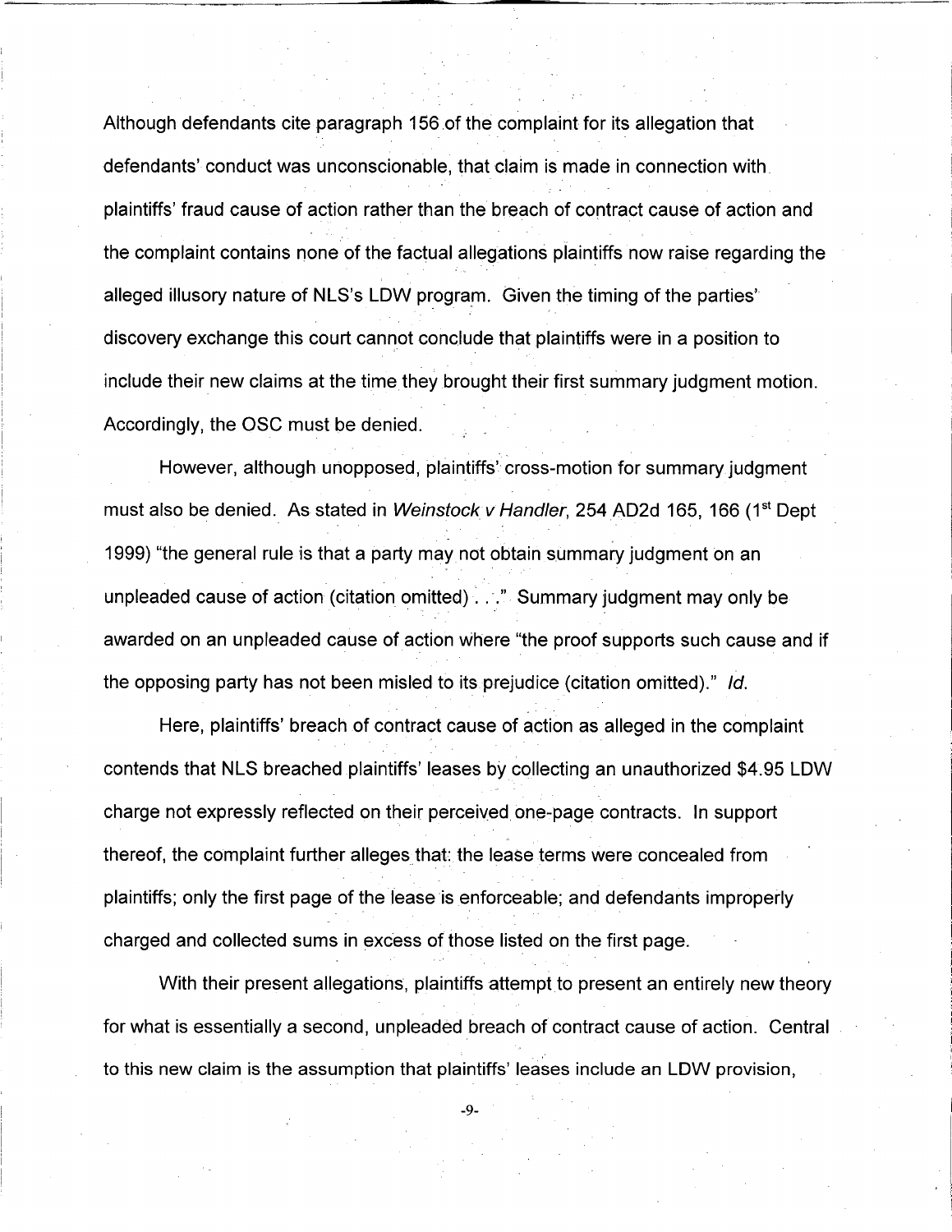though plaintiffs make clear that they do not concede this point. Such an assumption is . at complete odds with the breach of contract cause of action as presently pleaded. At this time, there is no basis for this court to consider summary judgment on the unpleaded breach of contract claim. *See, e:g;, Kramer* v *Danalis,* 49 AD3d 263, 264  $(1<sup>st</sup>$  Dept 2008) (reversing award of summary judgment on an unpleaded cause of action to enforce an agreement where the complaint made no reference thereto and the complaint sought contradictory relief, *viz.,* to have all agreements declared void) ..

In addition to seeking to plead a contradictory theory for recovery, issue has not been joined on this claim and defendants have had no opportunity to interpose a defense. Indeed, it does not appear that defendants have had any notice that plaintiffs intended to pursue a breach of contract cause of action predicated upon NLS's LOW program, as opposed to the LOW charges, being a "scam". As in *Primestone, LLC* v *Lichtenstein,* 2011 WL 1258164, 2011 NY Slip Op 30743(U) (Sup Ct, NY Co.), "the " claim that [plaintiffs are] seeking summary judgment on is new and, until [plaintiffs] brought this motion, never an issue in this ca'se." The discovery plaintiffs obtained from defendants and which forms the basis for their new claim has been in plaintiffs' counsel's possession since June 2010, approximately a year and <sup>a</sup> half before plaintiffs made this cross-motion. This court cannot help but conclude that this claim is "coming" from out of nowhere" in an attempt to prevent class decertification. The more appropriate course of action is for plaintiffs to move to amend the complaint, if they so choose.

In any event, even if it were appropriate for this court to consider plaintiffs' unpleaded claim, plaintiffs do not establish a right to summary judgment thereon. The

-10-